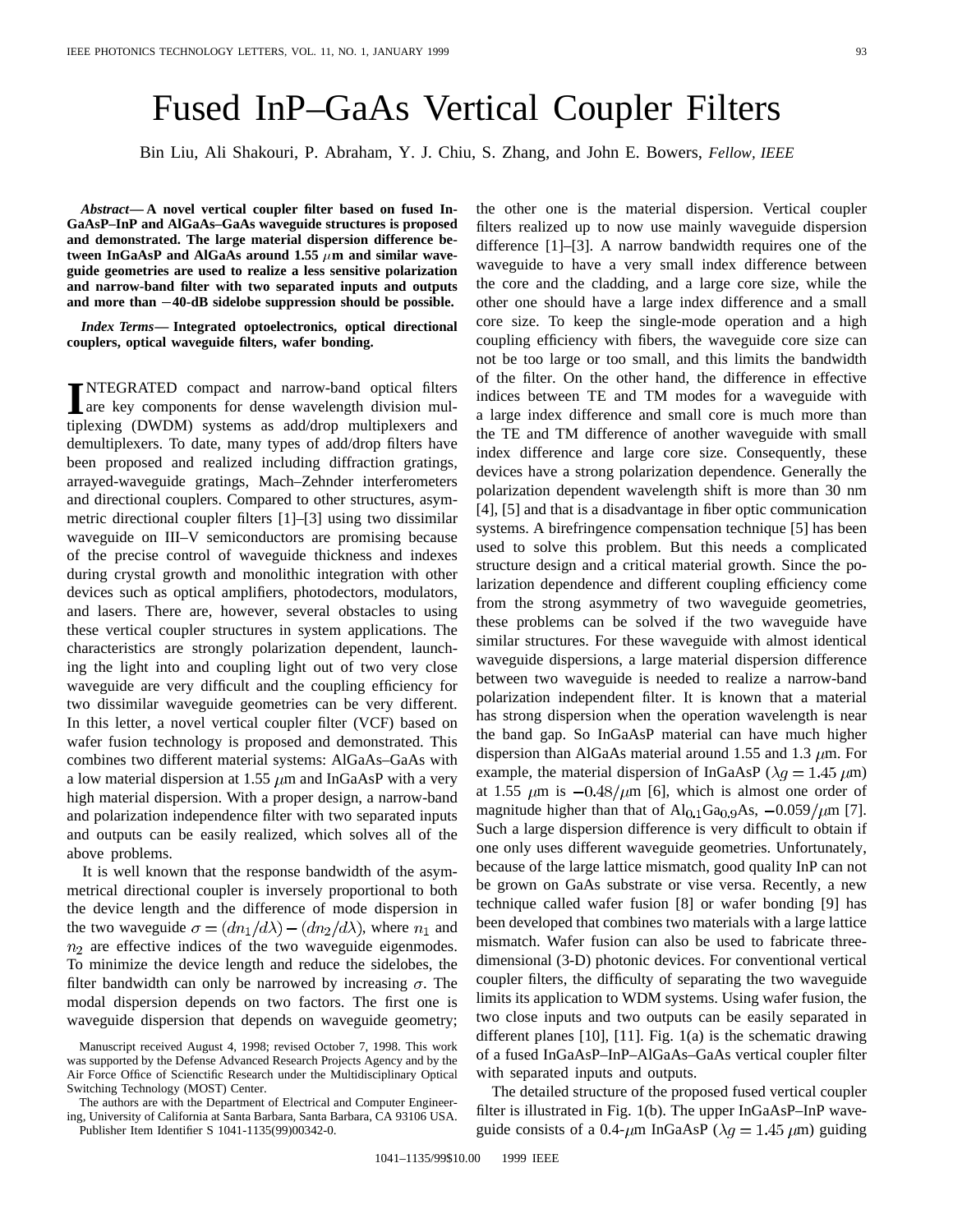

Fig. 1. (a) The proposed fused vertical coupler with separated inputs and outputs for add/drop applications. (b) The detailed structure of fused In-GaAsP–InP and AlGaAs–GaAs filter.



Fig. 2. The calculated waveguide dispersions and total dispersions of In-GaAsP–InP and AlGaAs–GaAs waveguide.

layer and an InP cladding layer. The lower AlGaAs–GaAs waveguide includes a 0.53  $\mu$ m Al<sub>0.1</sub>Ga<sub>0.9</sub>As core and a 0.2  $\mu$ m Al<sub>0.5</sub>Ga<sub>0.5</sub>As cladding layer. Those two waveguide are phase matched at 1.55  $\mu$ m. Fig. 2 shows waveguide and total dispersions of 3  $\mu$ m wide upper InGaAsP–InP and lower AlGaAs–GaAs waveguide calculated by a transfer matrix method with effective index approximation. The index data are taken from [6] and [7]. The waveguide dispersions of the two waveguide are very small and almost identical, so the material dispersion dominates in our vertical coupler filter. In the current structure, because of similar waveguide structures, there is only 8-nm polarization dependent wavelength shift which is much less than the value of more than 30 nm in the conventional vertical coupler filter. It is easy to realize polarization independent vertical coupler filters by replacing 1.45- $\mu$ m quaternary with 1.37- $\mu$ m quaternary. This is shown in Fig. 3. Since the material dispersion of 1.37-mm quaternary is a little lower than that of  $1.45$ - $\mu$ m quaternary, a small bandwidth will be sacrificed in this structure.

Using a 3-D beam propagation method (BPM), the performance of fused filters is simulated. When the separations of two waveguide  $d_s = 1.2, 1.6,$  and 2  $\mu$ m, the corresponding coupling lengths (100% power transfer) are 1, 4.5 mm, and



Fig. 3. The calculated effective index for TE and TM modes. The In-GaAsP–InP waveguide has 0.4- $\mu$ m quaternary ( $\lambda_g$  = 1.37  $\mu$ m) core and  $0.1$ - $\mu$ m InP cladding layer. The AlGaAs–GaAs waveguide is similar as before except the core thickness is 0.46  $\mu$ m.



Fig. 4. The response of an X-crossing fused vertical coupler filter with  $\theta = 0^{\circ}$  and 0.16°.  $d_s = 1.2 \mu \text{m}$ . The insert is the schematic drawing of X-crossing fused vertical coupler filter.

2 cm and the bandwidths are 4, 0.8, and 0.2 nm at the coupling length. As we expected, the central wavelength is independent of the separation distance of two waveguides and the bandwidth is inversely proportional to the coupler length. Because of uniform coupling, there is a  $-9$ -dB sidelobe, which is too high for practical application. By using an Xcrossing structure [12], the sidelobe can be suppressed to more than  $-40$  dB, which satisfies the requirement of most WDM systems. Fig. 4 shows the calculated response of an X-crossing fused vertical coupler with a crossing angle  $\theta = 0.16^{\circ}$  using coupled mode theory. One should note that the fabrication of an X-crossing vertical coupler filter structure with separated inputs and outputs is very easy with the use of wafer fusion technology.

We have fabricated a fused straight ( $\theta = 0^{\circ}$ ) vertical coupler filter based on MBE grown GaAs and MOCVD grown InP waveguide. The structure is shown in Fig. 1(b) and the separation of the two waveguides is 1.2  $\mu$ m, which corresponds to 1-mm coupling length. A 3 mm long device has been measured. Fig. 5 shows the measured response. The 3-dB bandwidth is 1.2 nm, which agrees very well with theoretical value of 1.3 nm. The measured coupling efficiency (the optical power from the output waveguide divided by the sum of the optical power from both the